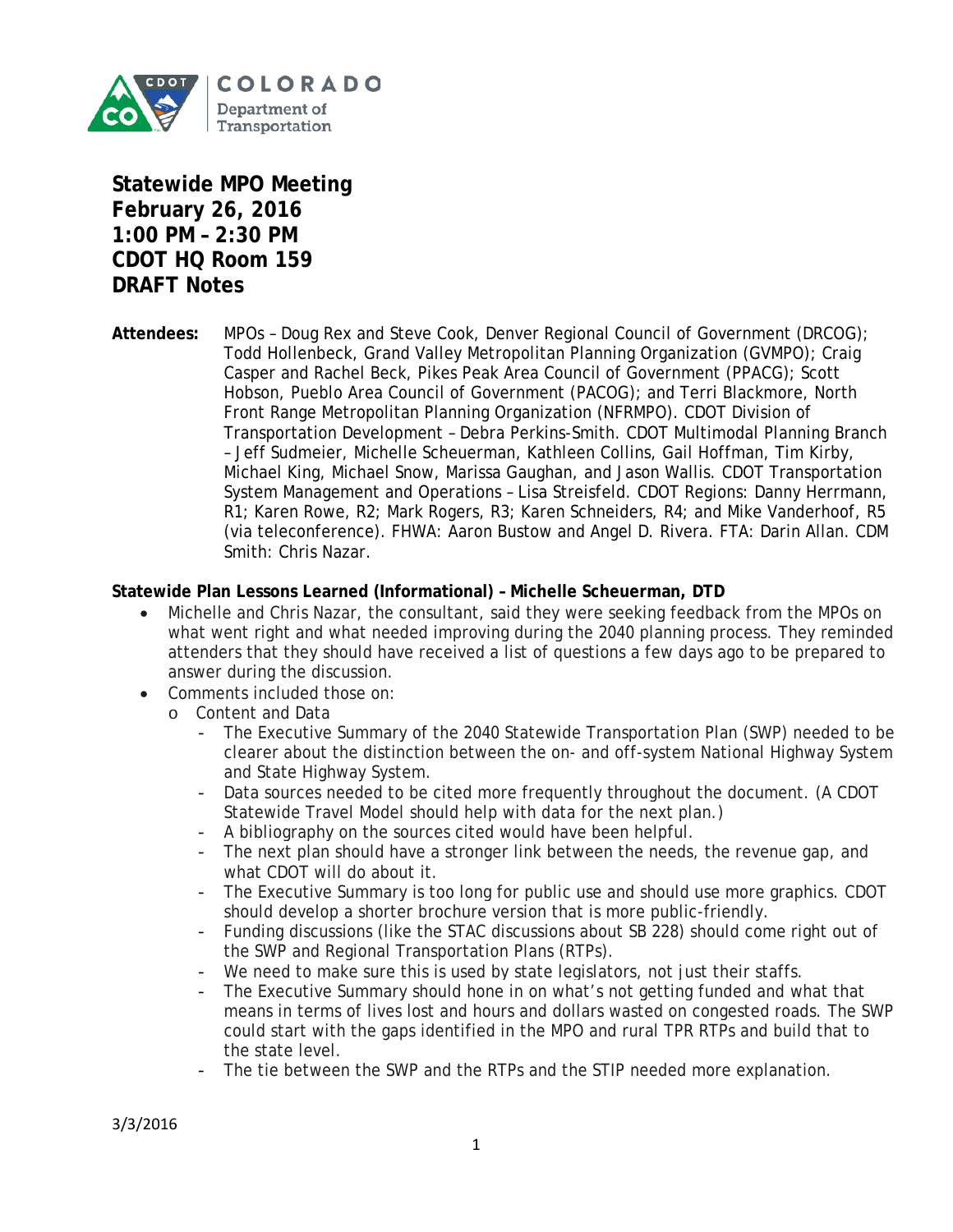- Although it's difficult with varying schedules for development of the various CDOT plans, CDOT should try to use the most current data possible.
- Perhaps CDOT should unify the data sources used by CDOT, MPOs, and TPRs. For example, the crash data that CDOT had didn't match the crash data of PPACG.
- CDOT could do a data gap analysis much earlier to identify data needs and address them.
- The SWP should be clearer and more concise about what the state's transportation needs are.
- Don't cram graphics together on a page; that loses the attention of the readers.
- o SWP or SWP Components Usage
	- The Infographics used in the SWP have been very helpful.
	- Prezis are either loved or hated. CDOT might need another method of presenting information that is accessible to disabled persons.
	- NFRMPO and GVMPO used the Prezis to present information on their own plans.
- o SWP Development
	- The Telephone Town Hall won rave reviews; appreciation was expressed for CDOT involving the MPOs in them.
	- The environmental webinar with resource agencies was efficient and well-coordinated.
	- The statewide planning website, [www.coloradotransportationmatters.com,](http://www.coloradotransportationmatters.com/) was a useful resource.
	- Better integration is needed between the rural TPR plans and the MPO plans in the same CDOT region.
	- It might have helped if there had been a better explanation about how the perception of level of service (LOS) differs between urban and rural areas (i.e., an LOS of "D" is OK in Denver but not in Limon).
	- The timing of plan development could be improved. Legally, the MPO and rural TPRs do their plans first and then those plans are consolidated into an SWP. If the planning cycles remain the same, however, there always will be a problem with the timing of the SWP and the RTPs.
- o Suggested Changes to SWP/Planning Process
	- DRCOG There could have been more MPO involvement on such matters as the needs and gap methodology. The Executive Summary is very clear.
	- GVMPO When the planning process began, there seemed to be a distinct line in the sand between development of the rural TPR plans and those of the MPOs. The MPO's relationship with Region 3 was awesome. More coordination with the MPOs, such as what occurred with the surveys and Telephone Town Halls, would be welcome.
	- NFRMPO The MPOs could have learned more about SWP development through the Transportation Advisory Council's CDOT representatives. A crowd-sourced map-based survey is really inexpensive and could have yielded useful information.
	- PACOG We needed more coordination with CDOT and better integration with other CDOT plans. The Telephone Town Halls could be expanded next time.
	- PPACG Why not update the SWP now since all the MPO plans are done? (CDOT staff said they would prefer to work toward the next SWP rather than improving the last one.) A quick glance through the SWP Executive Summary seems to indicate the MPOs don't exist except for white spaces on the maps. All TPR/MPO RTPs should be incorporated on the same basis or scale (i.e., congestion) and linked to expenditures.
- o Communications and Involvement
	- More updates on the 2040 planning process at MPO Transportation Advisory Councils would have kept MPO members better informed. "Don't try to do it all at STAC," said Terri Blackmore of NFRMPO.